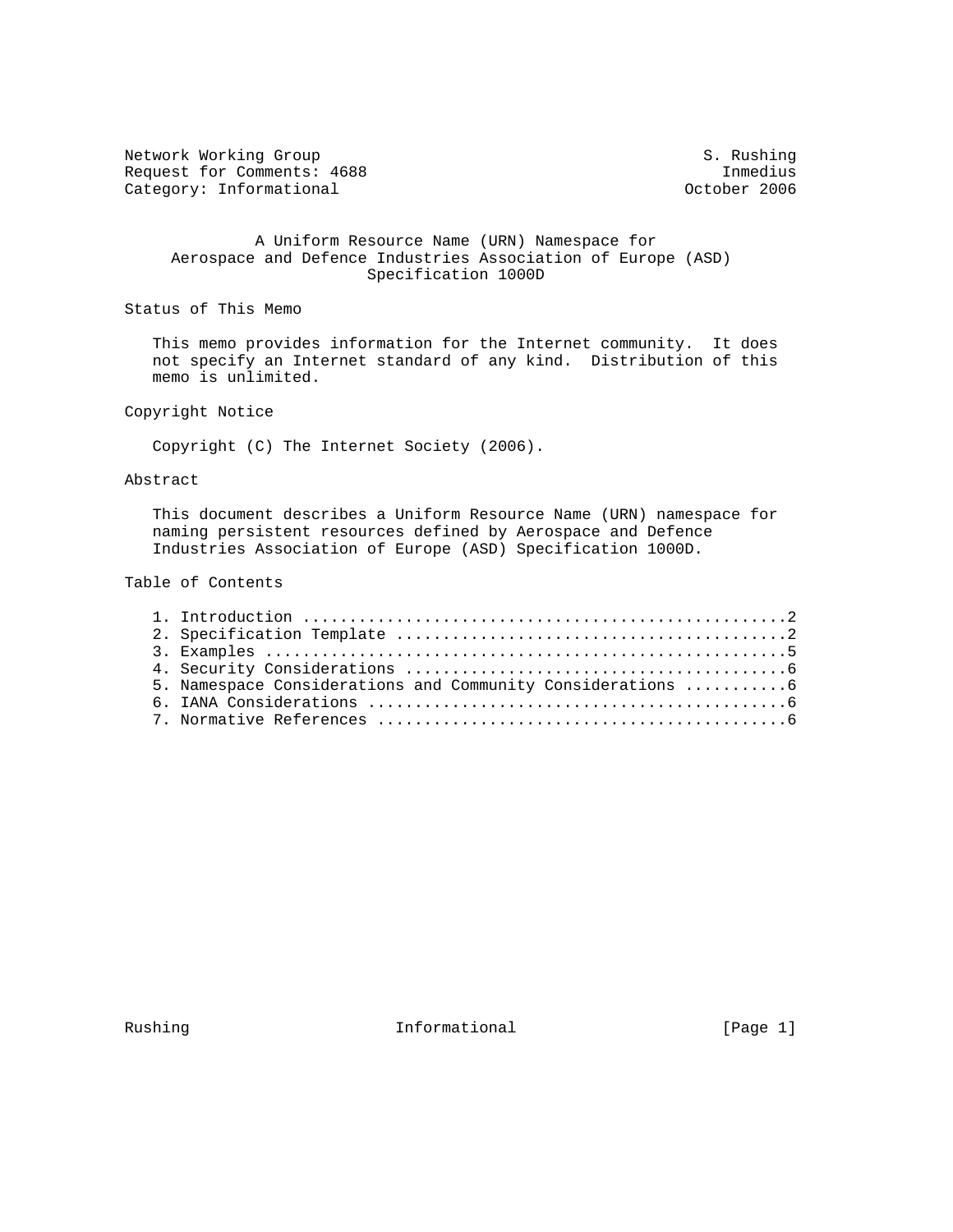# 1. Introduction

 Specification 1000D [1] (S1000D) is an international specification for the procurement and production of technical publications. The current issue of the specification has been jointly produced by the Aerospace and Defence Industries Association of Europe (ASD; previously AECMA, European Association of Aerospace Industries) and the Aerospace Industries Association of America (AIA). The specification is used worldwide by a variety of commercial and government entities for the development of technical documentation.

 The specification adopts ISO, Computer-Aided Acquisition and Life- Cycle Support (CALS), and W3C standards to promote document standardization in which information is generated in a neutral format. Compliant documentation generated using the specification can be processed on different, and often disparate, IT systems. It is this feature, added to the concept of modularization, that makes the specification acceptable to the wider international community.

 Portions of S1000D define a resource coding system allowing resources created under the specification to be uniquely identified in global environment. To provide for the creation of a web-based resource management system, ASD would like to assign URNs [2][3][4] to resources created under the specification in order to retain unique, permanent, location-independent names for these resources, in addition to providing a framework for resolution of these resources.

For more information about ASD and S1000D, see http://www.s1000d.org.

This namespace specification is for a formal namespace.

2. Specification Template

Namespace ID:

To be assigned. Request the string "S1000D".

Registration information:

 Version 2 Date: <2005-03-7, when submitted>

Declared registrant of the namespace:

Name:

ASD TPSMG Chairperson

Rushing **Informational Informational** [Page 2]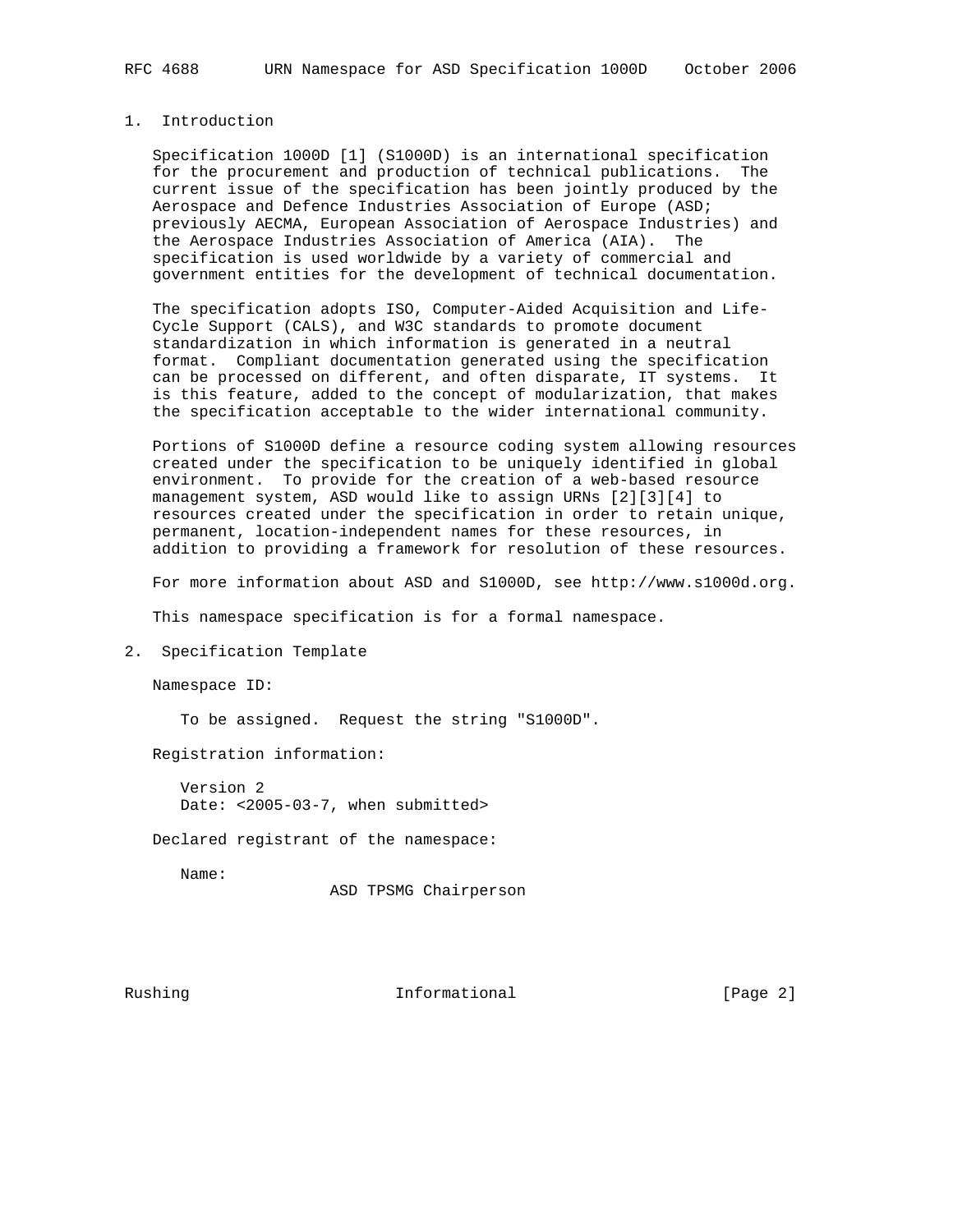Address: Corporate Technical Services Technical Documentation Kentigern House 65 Brown Street Glasgow G2 8EX UK DE STATISTIKE OG STATISTIKE OG STATISTIKE OG STATISTIKE OG STATISTIKE OG STATISTIKE OG STATISTIKE OG STATISTIKE Contact: Mr. Dennis Hoyland E-mail: adcts@techinfo.mod.uk Declaration of structure: The identifier has the following ABNF [5] structure. ;start ABNF notation URN = "URN:" namespace NSS namespace = "S1000D:" NSS = dmc-nss / pmc-nss / csn-nss / icn-nss com-nss / ddn-nss / dml-nss ;Define the subnamespace as an subnamespace identifier ;plus a subnamespace code string dmc-nss = "DMC-" nss-code pmc-nss = "PMC-" nss-code csn-nss = "CSN-" nss-code icn-nss = "ICN-" nss-code com-nss = "COM-" nss-code ddn-nss = "DDN-" nss-code dml-nss = "DML-" nss-code ;Define the subnamespace code as a string encoded to the ;format specified by the namespace identifier and an ;optional extension string indicating the resource status. nss-code = subcode subext ;The code strings are a groups of alpha and digit characters ;separated by the dash character. The specific code syntax ;for each subnamespace is described in ASD Specification 1000D. subcode =  $1*(\text{DIST } / \text{ALPHA } / \text{ "--"} )$  ;Define the encoding extension as an optional set of status ;indicators separated by the "\_" character. subext = [issue] [lang]  $i$ ssue =  $"_I -" 3$ DIGIT

Rushing **Informational Informational** [Page 3]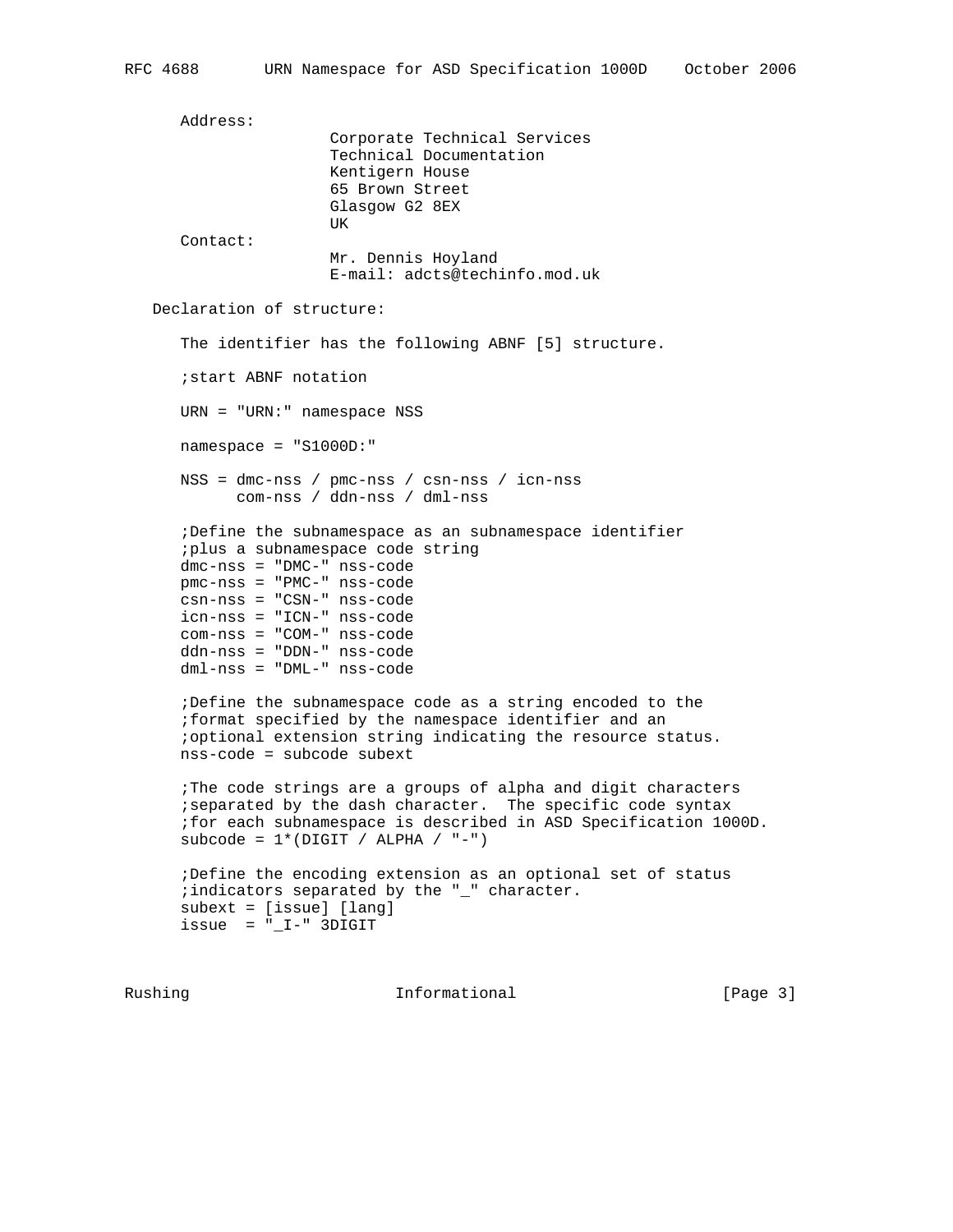```
RFC 4688 URN Namespace for ASD Specification 1000D October 2006
```

```
lang = "_L--" 2ALPHA ;ABNF core rules RFC 2234, listed for clarity
 ;ALPHA = %x41-5A / %x61-7A ; A-Z / a-z
 ;DIGIT = %x30-39 ; 0-9
       ;end ABNF notation
      The following subnamespaces are currently defined:
        "DMC" - contains all Data Modules Codes
       "PMC" - contains all Publication Module Codes
        "CSN" - contains all Catalogue Sequence Numbers
        "ICN" - contains all Illustration Control Numbers.
        "COM" - contains all Comment Codes.
        "DDN" - contains all Data Dispatch Notices.
       "DML" - contains all Data Module Lists.
      Example usage:
      URN:S1000D:{subid}-{subcode}_{subext}
      e.g., URN:S1000D:DMC-AE-A-07-05-0000-00A-040A-A_I-001_L-EN
      where:
      \{subid\} = DMC, The code is a Data Module Code
      \{subcode{\} = AE-A-07-05-0000-00A-040A-A, String in DMC syntax
      \{\text{subext}\} = _I-001_L-EN, the first issue in English.
   Relevant ancillary documentation:
      ASD S1000D, Issue 2.2
      Reference: Chap 7.4.1.2, "IETP - Resource resolution"
      url: http://www.s1000d.org
```
Identifier uniqueness considerations:

 Identifier uniqueness is guaranteed through processes outlined within ASD S1000D. All codes defined within the specification must begin with a Model Identifier (MI) that will be registered with the NATO Maintenance and Supply Agency (NAMSA) and is never to be reused. All project-generated codes are prefixed by the assigned MI and are required by the specification to be unique within the scope of the project. Since all project codes are prefixed by a globally unique MI, and since these codes must be unique within the project, all generated identifiers will be globally unique.

Rushing **Informational Informational** [Page 4]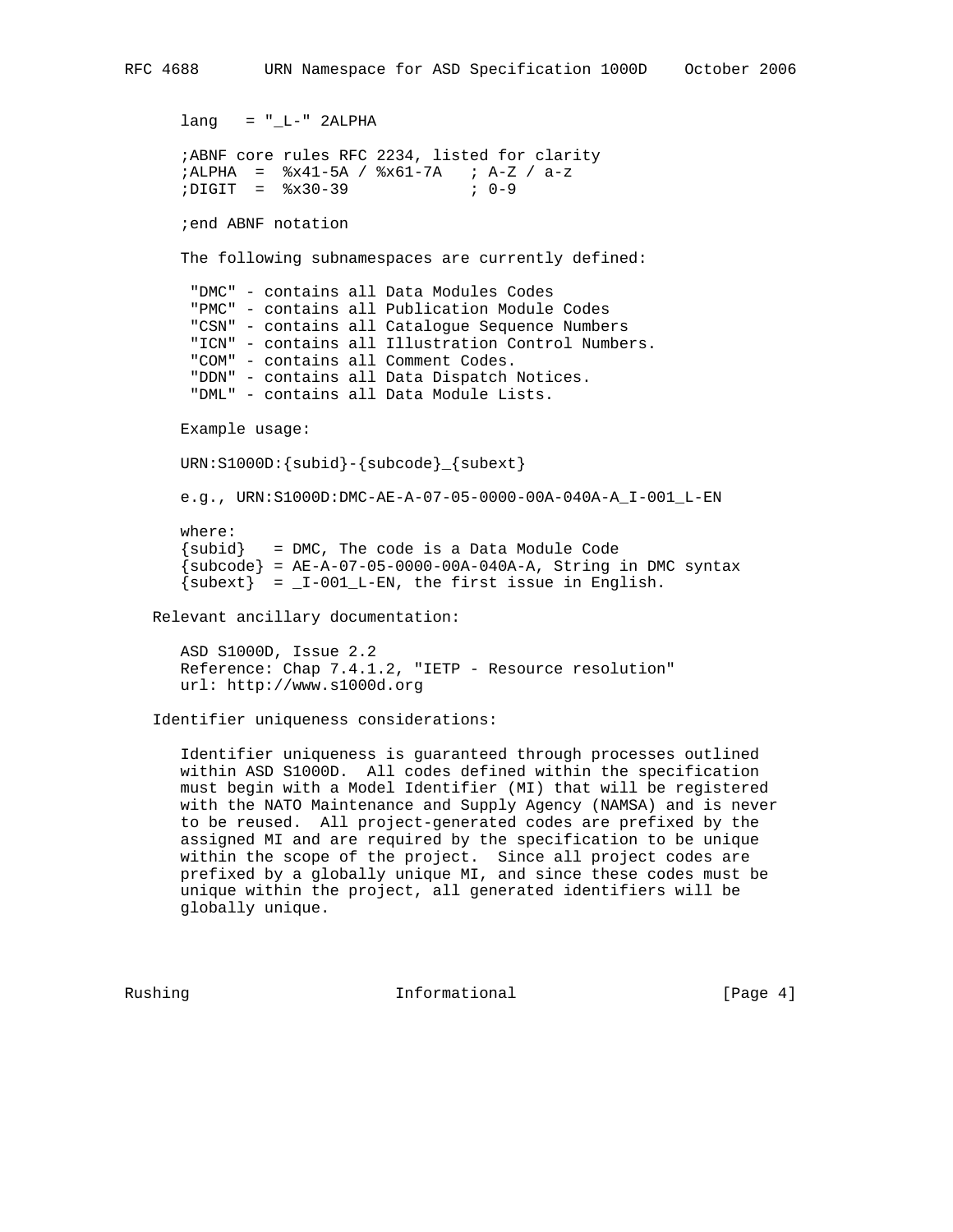Identifier persistence considerations:

 Persistence of identifiers is dependent upon suitable delegation of resolution and the fact that generated identifiers are to be persistent once published. Existing information objects can be used in new projects by referencing them through their persistent identifiers.

Process of identifier assignment:

 Identifiers are assigned in the following manner. Projects are assigned a Model Identifier by the NAMSA organization. Projects then generate identifiers using the processes outlined in ASD S1000D. The codes are prefixed with the encoding identifier and possibly postfixed by the extension status identifiers.

Process for identifier resolution:

 The project identified by the Model Identifier is responsible for providing a method of resource resolution. A suggested method of resolution is outlined in ASD S1000D.

Rules for Lexical Equivalence:

All generated identifiers are to be considered case-insensitive.

Conformance with URN syntax:

No special considerations.

Validation mechanism:

Identifiers must conform to ASD S1000D.

Scope:

Global.

3. Examples

 The following examples are not guaranteed to be real and are provided for illustrative purposes only.

 URN:S1000D:DMC-AE-A-07-04-0101-00A-040A-A URN:S1000D:DMC-AE-A-07-05-0000-00A-040A-A\_I-001\_L-EN URN:S1000D:ICN-AE-B-291101-M-C0419-00571-A-01-1 URN:S1000D:PMC-AE-F6117-00001-00

Rushing **Informational Informational** [Page 5]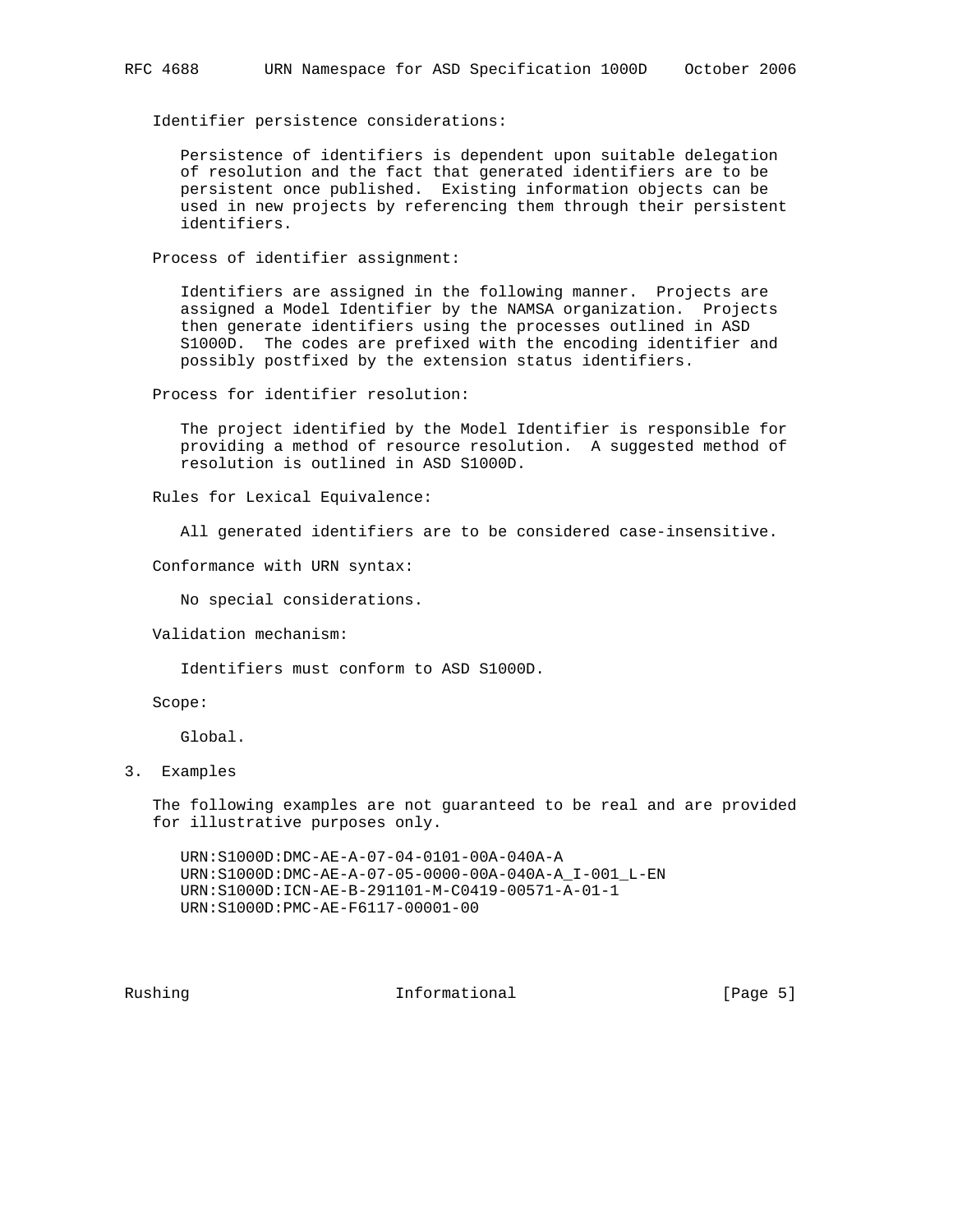# 4. Security Considerations

 There are no additional security considerations other than those normally associated with the use and resolution of URNs in general.

5. Namespace Considerations and Community Considerations

 Resources will be named and maintained in accordance with the processes described in this document, in addition to the processes described in S1000D. Any organization or individual can utilize the specification to create resources described by S1000D. Resolution and/or use of created resources is unrestricted by the specification in order to promote widespread adoption of open ASD standards, although organizations creating resources may control them as they see fit.

6. IANA Considerations

 This document describes a "S1000D" URN NID registration for the S1000D organization and has been entered into the IANA registry of URN NIDs (http://www.iana.org/assignments/urn-namespaces).

- 7. Normative References
	- [1] "ASD Specification 1000D", May 2005.
	- [2] Moats, R., "URN Syntax", RFC 2141, May 1997.
	- [3] Berners-Lee, T., Fielding, R., and L. Masinter, "Uniform Resource Identifier (URI): Generic Syntax", STD 66, RFC 3986, January 2005.
	- [4] Daigle, L., van Gulik, D., Iannella, R., and P. Faltstrom, "Uniform Resource Names (URN) Namespace Definition Mechanisms", BCP 66, RFC 3406, October 2002.
	- [5] Crocker, D. and P. Overell, "Augmented BNF for Syntax Specifications: ABNF", RFC 4234, October 2005.

Rushing **Informational Informational** [Page 6]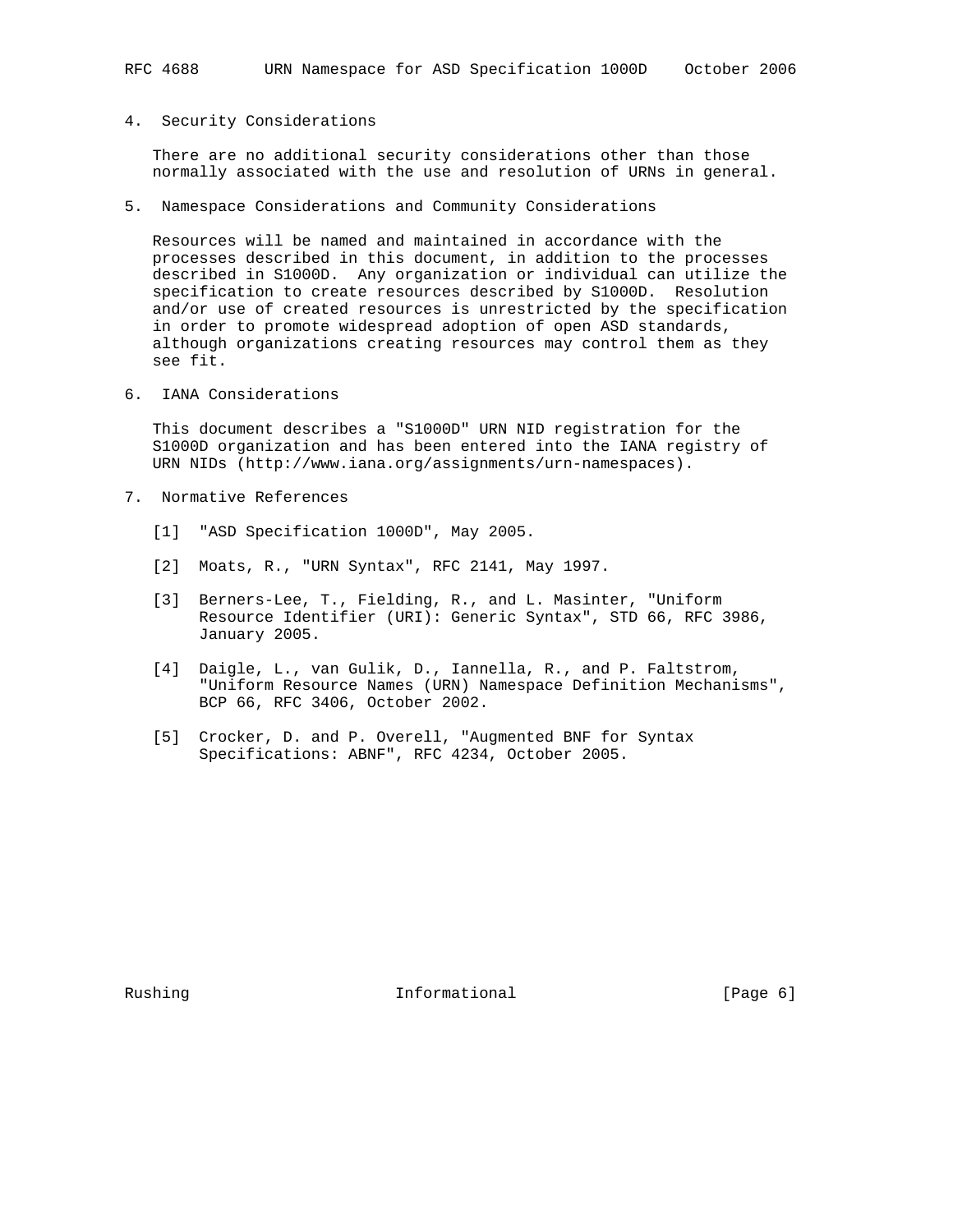Author's Address

 Sean Rushing Inmedius, Inc. 2710 South Kolb Road Tucson, AZ 85730 USA Phone: +01 520 747 3955

EMail: srushing@inmedius.com

Rushing **Informational Informational** [Page 7]